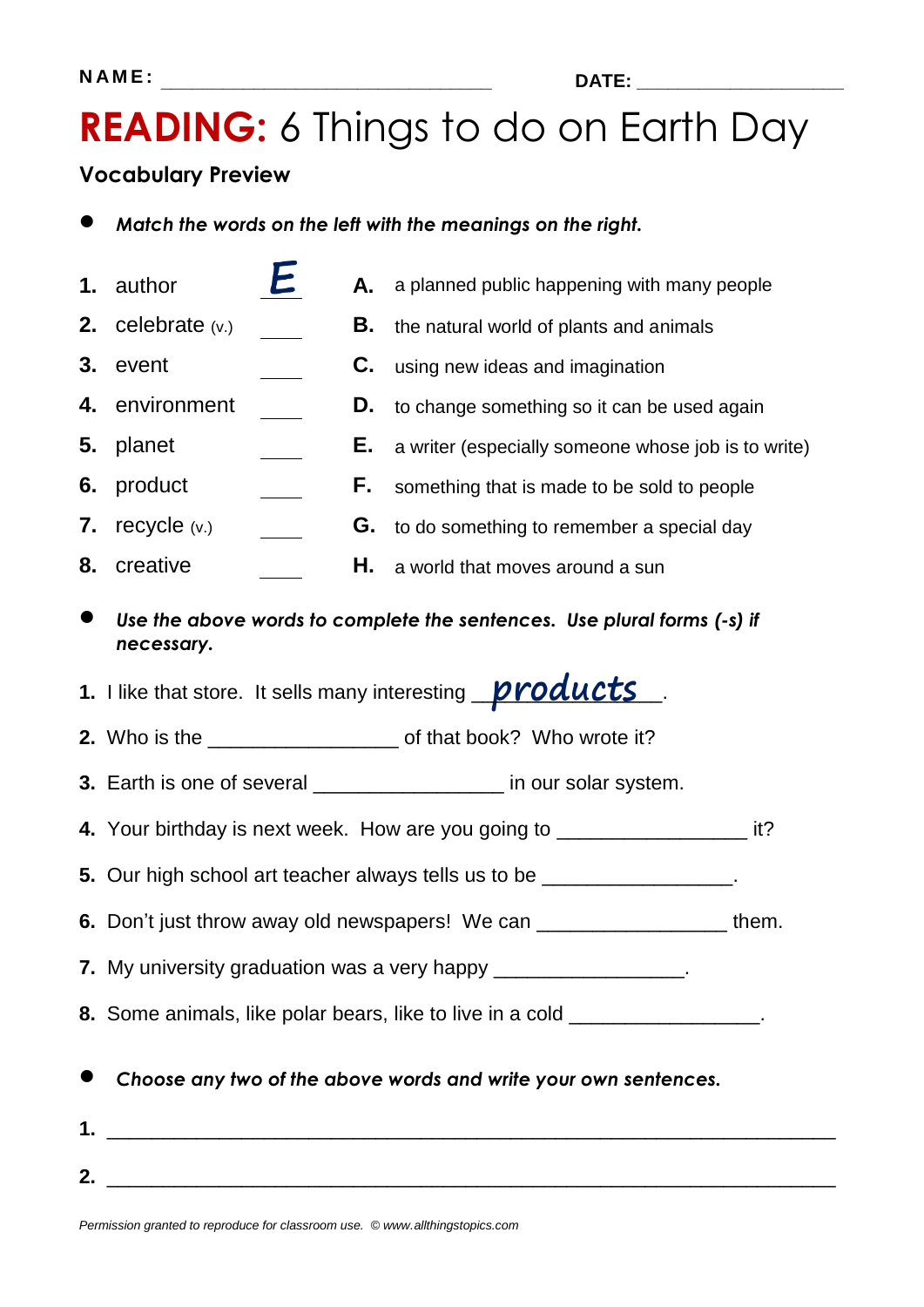**READING**  Topic: Planet Earth

# 6 Things to do on Earth Day



Scientist and **author<sup>1</sup>** Carl Sagan once said that our earth is home, and that, "On it everyone you love, everyone you know, everyone you ever heard of, every human being that ever was lived out their lives," and that, "Like it or not, for the moment the Earth is where we make our stand." Earth Day was first **celebrated<sup>2</sup>** in 1970, and now more than 193 countries around the world have Earth Day **events<sup>3</sup>** every year on 22 April. At these events people show their interest in protecting our **environment<sup>4</sup>** . If you are too busy to go to an Earth Day event, or if you live too far away, one website (www.earthday.org) suggests six things that you can do to help our **planet<sup>5</sup>** . First, you might eat less meat – it takes less land to grow vegetables. Second, stop using and throwing away plastic bottles and other plastic **products<sup>6</sup>** . Third, plant a tree. Fourth, buy and use fewer things and throw away fewer things (recycle<sup>7</sup> things such as paper). Fifth, travel to Washington, D.C. on 22 April and learn more about our environment, and how science can protect it, at the "March for Science". Sixth, think of your own ideas that will help protect the environment. For example, your classroom might write letters to the president or prime minister of your country. Be **creative<sup>8</sup>** . The important thing is to do something! For now, Earth is our only home!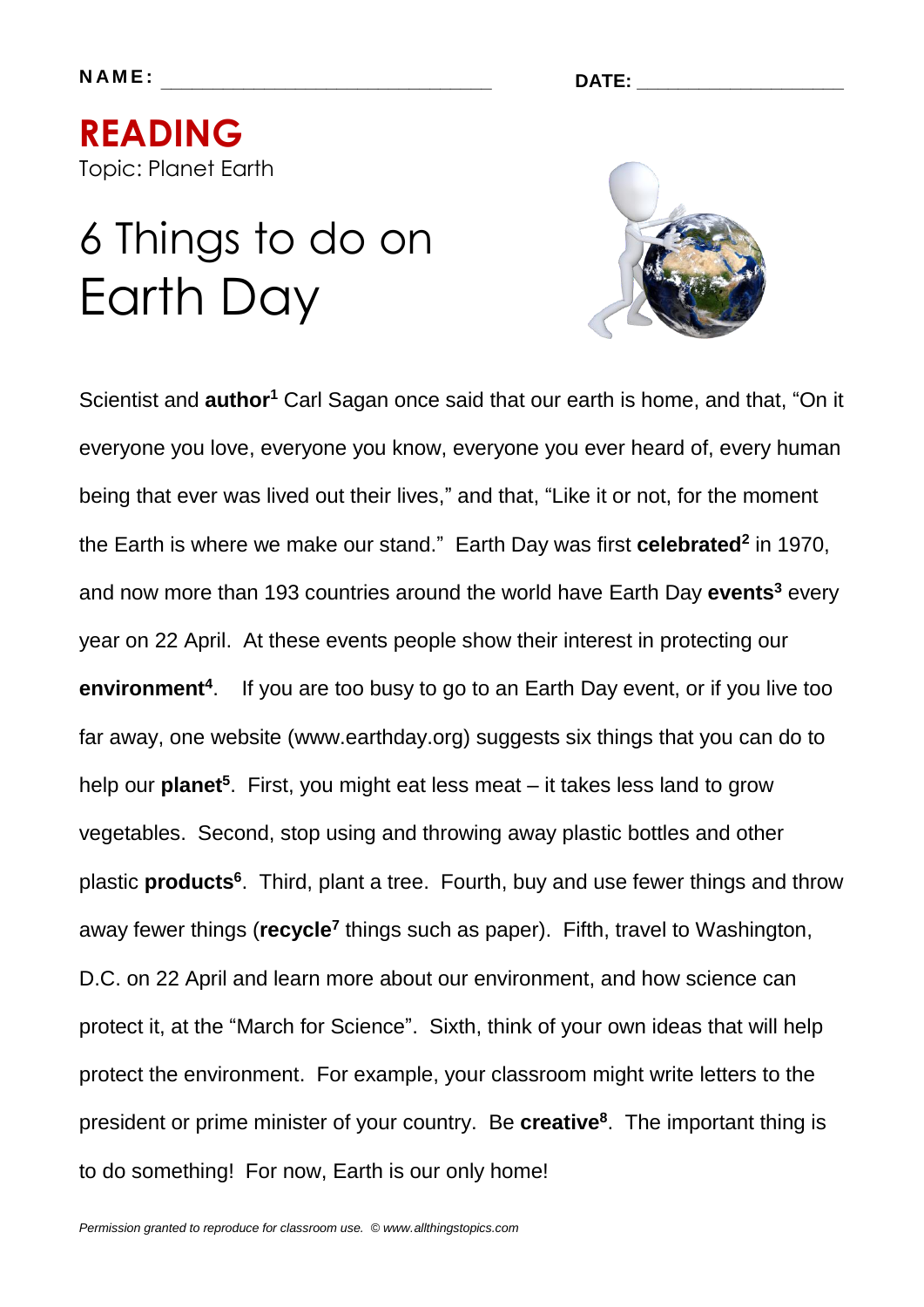**N A M E : \_\_\_\_\_\_\_\_\_\_\_\_\_\_\_\_\_\_\_\_\_\_\_\_\_\_\_\_\_\_\_\_ DATE: \_\_\_\_\_\_\_\_\_\_\_\_\_\_\_\_\_\_\_\_**

## **READING Grammar Practice**  6 Things to do on Earth Day



Scientist and author Carl Sagan once said that **(1)\_\_\_\_** earth is home, and that, "On it everyone you love, everyone you know, everyone you ever heard of, every human being that ever was lived out **(2)\_\_\_\_** lives," and that, "Like it or not, for the moment the Earth is where we make our stand." Earth Day (3) first celebrated in 1970, and now more than 193 countries around the world **(4)\_\_\_\_** Earth Day events every year on 22 April. At these events people show their interest in protecting our environment. If you are too busy to **(5)\_\_\_\_** to an Earth Day event, or if you live too far away, one website (www.earthday.org) suggests six things that you can **(6)\_\_\_\_** to help our planet. First, you might eat less meat – it takes (7) land to grow vegetables. Second, stop using and throwing away plastic bottles and other plastic **(8)\_\_\_\_**. Third, plant **(9)\_\_\_\_** tree. Fourth, buy and use fewer things and throw away fewer things (recycle things such as paper). Fifth, travel to Washington, D.C. on 22 April and learn more about our environment, and how science can protect it, at the "March for Science". Sixth, think of your **(10)\_\_\_\_** ideas that will help protect the environment. For example, your classroom might write letters **(11)\_\_\_\_** the president or prime minister of your country. Be **(12)\_\_\_\_**. The important thing is to do something! For now, Earth is our only home!

| 1.          | 5.           |              |
|-------------|--------------|--------------|
| $(A)$ ours  | (A) going    |              |
| $(B)$ our   | (B) went     |              |
| $(C)$ us    | $(C)$ go     |              |
| 2.          | 6.           | 10.          |
| (A) their   | (A) doing    | $(A)$ owe    |
| (B) there   | $(B)$ do     | (B) our      |
| (C) they're | $(C)$ done   | $(C)$ own    |
| 3.          | 7.           | 11.          |
| $(A)$ was   | (A) fewer    | $(A)$ too    |
| (B) were    | (B) few      | (B) two      |
| $(C)$ is    | $(C)$ less   | $(C)$ to     |
| 4.          | 8.           | 12.          |
| (A) have    | (A) products | (A) creation |
| $(B)$ has   | (B) produce  | (B) creative |
| $(C)$ had   | (C) product  | (C) create   |

*Permission granted to reproduce for classroom use. © www.allthingstopics.com*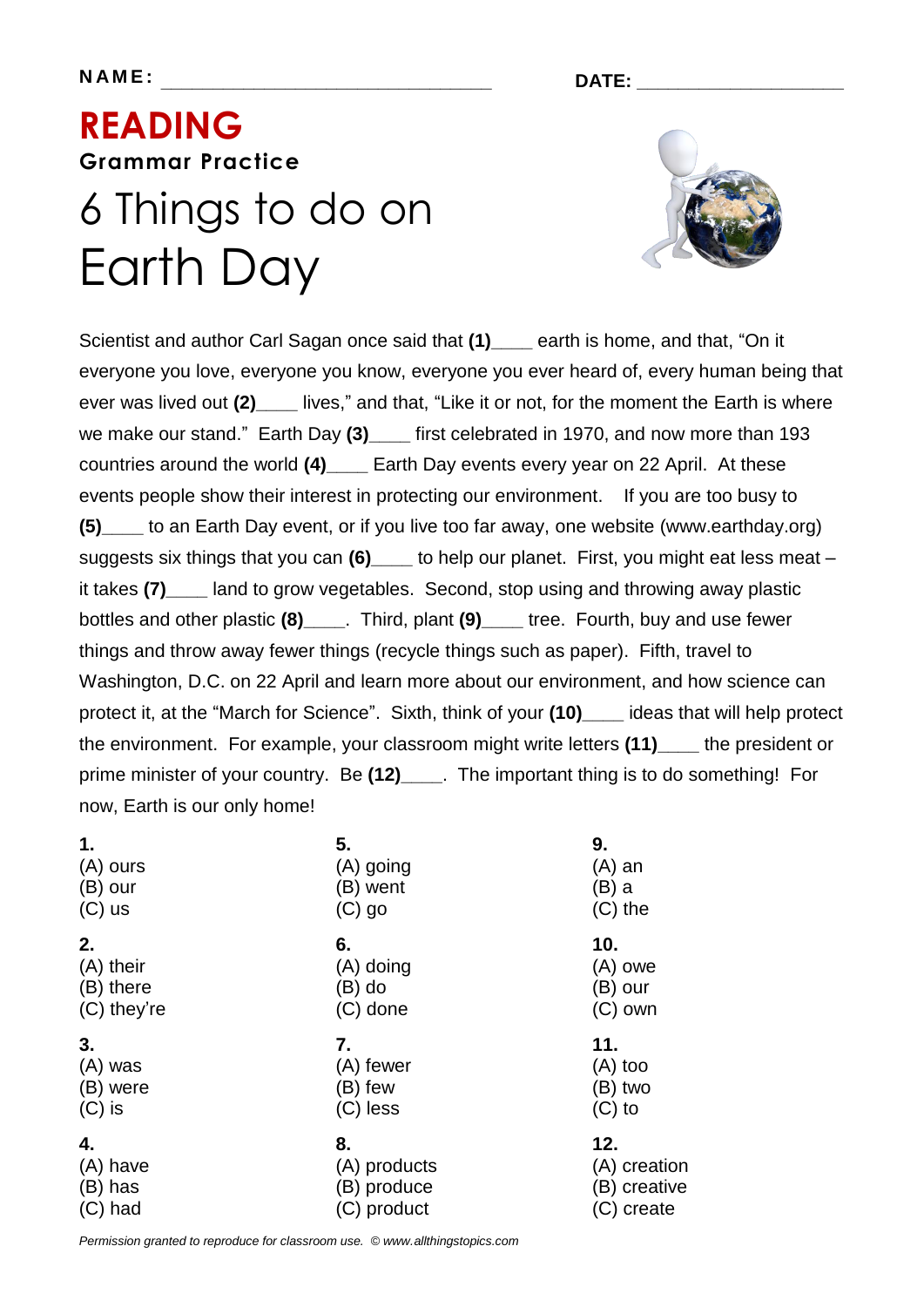### **READING:** 6 Things to do on Earth Day

### **How Much Do You Understand?**

- *According to the article, write 'T' (True) or 'F' (False) next to each statement.*
- **1.** The article is about Carl Sagan.
- **2.** The first Earth Day was more than forty years ago.
- **3.** Almost 200 countries celebrate Earth Day.
- **4.** Fewer and fewer people eat meat.
- **5.** It's good to recycle things.
- **6.** You can protect our environment by becoming the leader of a country.

#### **Discuss**

- *Discuss the following questions with your classmates.*
- **1.** Which of the six suggestions do you think is the best? Explain your answer.
- **2.** What three other ideas can you think of to help protect our Earth?

#### **Write**

 *Choose one of the above discussion questions. Write a short paragraph to answer it.*

\_\_\_\_\_\_\_\_\_\_\_\_\_\_\_\_\_\_\_\_\_\_\_\_\_\_\_\_\_\_\_\_\_\_\_\_\_\_\_\_\_\_\_\_\_\_\_\_\_\_\_\_\_\_\_\_\_\_\_\_\_\_\_

\_\_\_\_\_\_\_\_\_\_\_\_\_\_\_\_\_\_\_\_\_\_\_\_\_\_\_\_\_\_\_\_\_\_\_\_\_\_\_\_\_\_\_\_\_\_\_\_\_\_\_\_\_\_\_\_\_\_\_\_\_\_\_

\_\_\_\_\_\_\_\_\_\_\_\_\_\_\_\_\_\_\_\_\_\_\_\_\_\_\_\_\_\_\_\_\_\_\_\_\_\_\_\_\_\_\_\_\_\_\_\_\_\_\_\_\_\_\_\_\_\_\_\_\_\_\_

\_\_\_\_\_\_\_\_\_\_\_\_\_\_\_\_\_\_\_\_\_\_\_\_\_\_\_\_\_\_\_\_\_\_\_\_\_\_\_\_\_\_\_\_\_\_\_\_\_\_\_\_\_\_\_\_\_\_\_\_\_\_\_

\_\_\_\_\_\_\_\_\_\_\_\_\_\_\_\_\_\_\_\_\_\_\_\_\_\_\_\_\_\_\_\_\_\_\_\_\_\_\_\_\_\_\_\_\_\_\_\_\_\_\_\_\_\_\_\_\_\_\_\_\_\_\_

\_\_\_\_\_\_\_\_\_\_\_\_\_\_\_\_\_\_\_\_\_\_\_\_\_\_\_\_\_\_\_\_\_\_\_\_\_\_\_\_\_\_\_\_\_\_\_\_\_\_\_\_\_\_\_\_\_\_\_\_\_\_\_

\_\_\_\_\_\_\_\_\_\_\_\_\_\_\_\_\_\_\_\_\_\_\_\_\_\_\_\_\_\_\_\_\_\_\_\_\_\_\_\_\_\_\_\_\_\_\_\_\_\_\_\_\_\_\_\_\_\_\_\_\_\_\_

\_\_\_\_\_\_\_\_\_\_\_\_\_\_\_\_\_\_\_\_\_\_\_\_\_\_\_\_\_\_\_\_\_\_\_\_\_\_\_\_\_\_\_\_\_\_\_\_\_\_\_\_\_\_\_\_\_\_\_\_\_\_\_